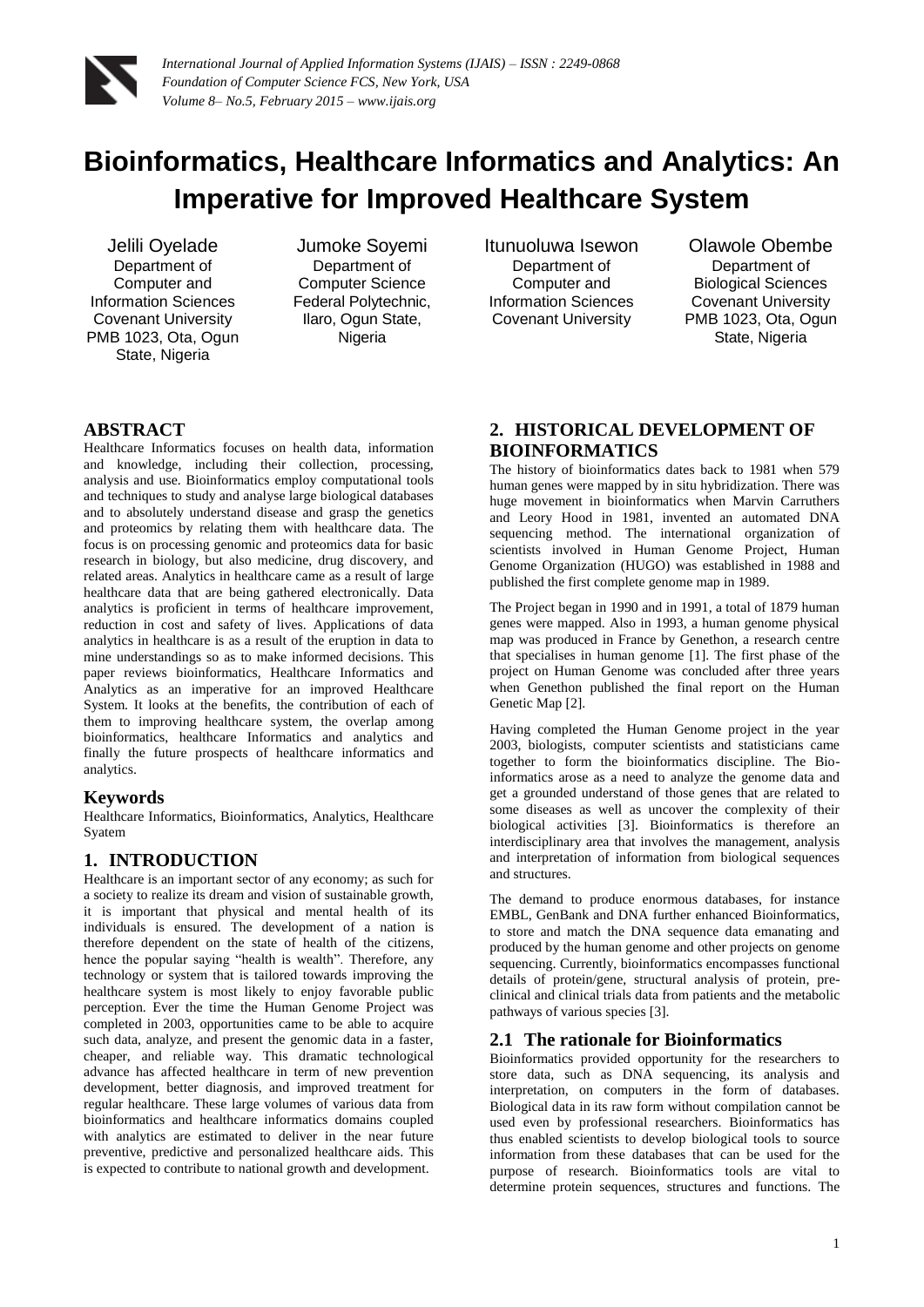

complete knowledge of these three gives a better understanding of the biology of an organism.

Raw biological data can be easily stored as databases in the computers but extracting the required information from the quantum of data is the actual challenge for researchers. For this reason, bioinformatics tools perform a vital role in extracting and analyzing information from the databases. The bioinformatics tools are designed, such that it is easy to use by the biologists.

#### **2.2 Bioinformatics and its Contribution to**

Bioinformatics originally came as a result of the need to give direction to the enormous data generated through molecular biology technology. The technology produced DNA sequencing in a large scale and also tools to establish positions of protein coding areas in DNA. In addition, the creation of sequence repositories was done at the same time

Multiple gene expression measurement is an additional technology, which is already providing wealth of new data. The concept is to uncover DNA chip containing DNA nucleotide fragments in thousands, with individual identifying a gene exclusively to coding DNA obtained from a sample of interest. In order to locate subsets of genes, multiple gene expression methods are often used. This gives room to be able to differentiate between more than two biological situations also known as supervised classification. Unsupervised classification locates clusters in the gene sample space resulting in the classification of samples and genes. It is the analysis of gene expression data that brought about advances in computational algorithms from computational methods with their foundation in Computer science and statistics [4].

Remarkable feats have also been accomplished in data mining methods for genomics and proteomics. The successes have enhanced and improved the insight into genes related with some diseases and the discovery of novel drugs that are very effective. Also many national, international committees and groups are encouraging insertion of genetic information in electronic health records (EHRs). The groups' attempt is bound to have a far-reaching influence on personalized medicine. Genetic research advancement has sharpened the approach for the cutting-edge vision of personalized medicine, that determines the correct medicine for the patient using the patient's genetic composition [5].

## **3. HEALTHCARE INFORMATICS**

Healthcare informatics deals with the best use of information, through the help of technology, in improving healthcare, public health, and biomedical research [6]. It is more about information than the technology. [7]. Informatics is a blend of life-health sciences and computer and informatics sciences to make people better [8].

Healthcare informatics, in the simplest definition, is the division of healthcare that is involved in providing the right and useful information about a patient's state of health to the right person, the healthcare professionals, at the right time it is required, thereby guiding them in making and taking informed decisions about their patient's treatment. There is a synergy and exchange of information in Healthcare informatics between patients, healthcare professionals, healthcare planners, Internet Technology providers and management of healthcare facilities.

According to the US Department of Health [9], "healthcare informatics is defined as the knowledge, skills and tools which enable information to be collected, managed, used and shared to support the delivery of healthcare and promote health." The evolution of Healthcare informatics came from the transformation of traditional healthcare delivery system to the information age healthcare delivery system. The name healthcare informatics originated from the coalition of similar terms (though they are sometimes used interchangeably, but there are lots of variances between them), these are: electronic health, popularly known as eHealth, Information management and technology also known as IM&T, Medical informatics and Telehealth.

Healthcare Informatics combines information and understanding from medical areas (pre-clinical, clinical and post-clinical), healthcare administration and management and information technology. Health Informatics experts understand information technology, application of technology to solve real life challenges and managing multifaceted processes of executing novel answers into organizations. Besides these common capabilities, an expert in Health Informatics is also conversant with the industry, both from the standpoint of offering medical services, and from the standpoint of managing, challenging and demanding medical organizations and procedures.

Medical Informatics makes available the essential tools to relate data and knowledge in the process of decision making. Information management and technology ensures collection and information management from various sources, including the processing and delivery of the same. The objective is to assist in health care, increase the performance within organization, resolve business issues as well as assist service and business plans.

eHealth is a new term often used in European countries that implements electronic and digital technologies for healthcare practices, processes and communications.

Telehealth combines technology with health services that gives opportunity to people with medical conditions to access healthcare within the comfort of their home. A home Pod device installed in a patient's home is an example of telehealth that can be used to monitor the patient's health condition, the information that can then be communicated securely over the server to a remote clinician.

## **3.1 Why Healthcare Informatics**

The healthcare sector is growing rapidly as one of the most significant sectors of contemporary society. In 2009, the Obama administration invested \$50 billion to encourage health information technology and electronic prescription. The sector accounts for a significant share of public expenditure and this is motivated by persistent demands to innovate.

The detonation of biological and medical information has led to major increases in the information management which is vital for health professionals. Health informatics professionals are specialists in managing this information in support of health professionals.

Information is the bedrock of the healthcare industry. Information about patient conditions is essential and must be up-to-date, consistent and accurate for providing medical services. Also too, for proper coordination of the many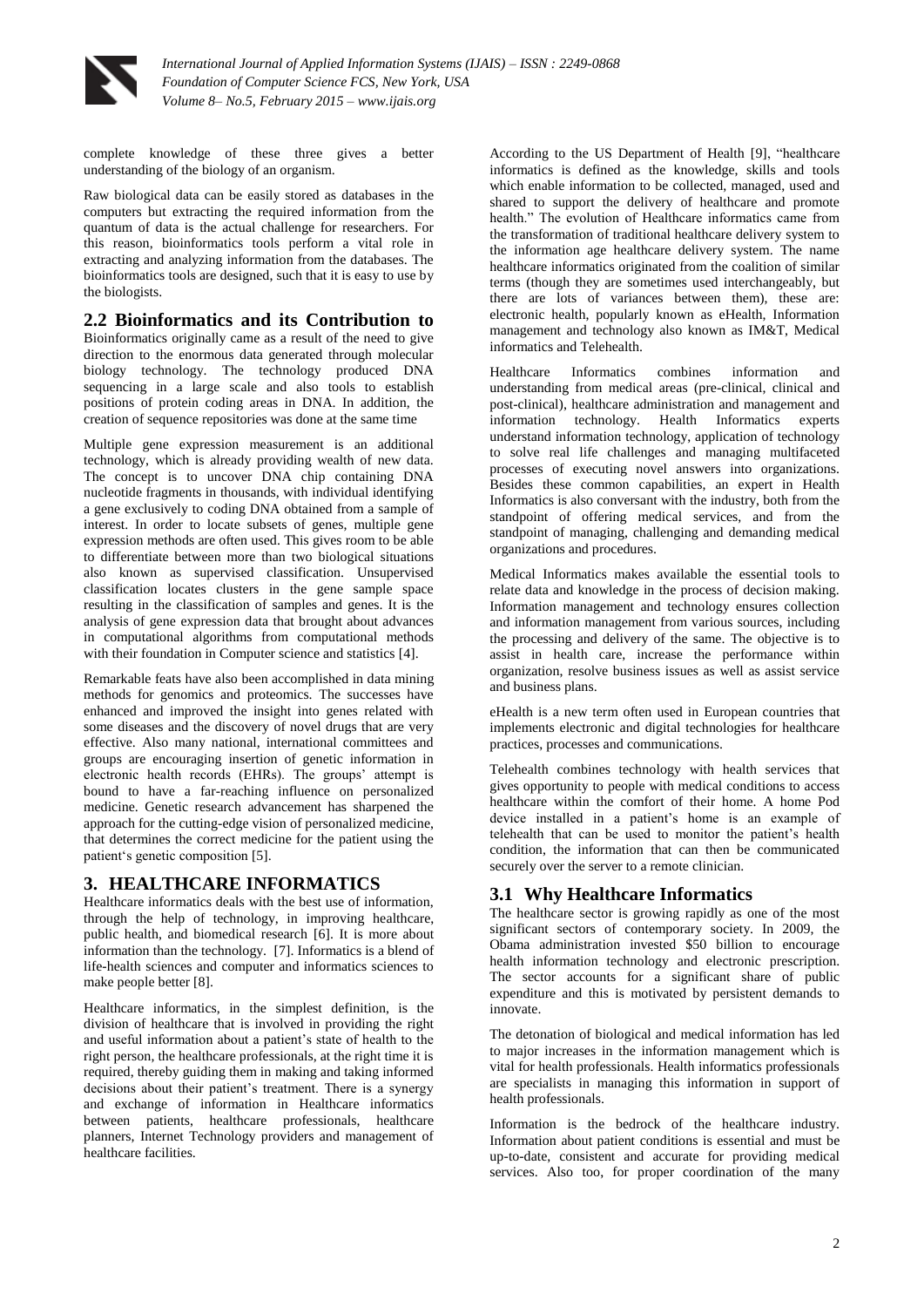

organizations and individuals involved in each medical service, information is required. Furthermore, information is necessary to administer the complex economic dealings entailed in the industry.

There have been considerable challenges in implementing information technology for the promotion of efficiency and effective qualitative medical services due to the complexity, intensiveness and the volume of healthcare information. To this end, innovation in the healthcare industry is driven and dependent on highly skilled health informatics personnel.

The emphasis in healthcare presently is to minimize the volume of waste in healthcare by carrying out new systems of health Information Technology (healthcare informatics) reducing inefficiency, redundancy and administrative cost which therefore, promotes timeliness, transparency and improved outcome in healthcare delivery.

# **3.2 Healthcare Informatics and its Contribution to Healthcare System**

Healthcare informatics is a branch of learning at the interphase of healthcare and information science. It involves the resources, devices and methods necessary to enhance the process of acquiring, storing, recovering and usage of information in health and biomedicine. The tools used in Health Informatics include computers, information and communication systems, formal medical vocabularies and clinical procedures.

Health Informatics permits an organized way of storing and retrieving information which is more precise than the recall of a patient for details of the present medications and allergies. This is the most important safety issue for patient. Inaccurate or inadequate information from a baffled patient can lead to an adverse drug effect. Therefore, providing accurate information when needed is very essential.

Health Informatics facilitates joined-up care, where different departments, such as laboratory, surgery, radiology, account or administrative section, are connected together thus reducing the duplication of efforts and speeds up processes. This time-saving feature is especially crucial with the growing needs in healthcare.

It also constitutes a tool for decision-making. Computerized guidelines offer the advantages of helping patients and clinicians make better decisions. Due to this, high quality prescription and treatment can be sustained. Moreover, doctors and other health personnel can have more quality time with the patients because of less time on administrative work.

Health Informatics eradicates the need to keep logging the same date again and again. It minimizes wastage. Also health Informatics ensures improvements that facilitate efficient delivery of quality healthcare. It is therefore a field that combines information science, information system, technology and healthcare. Health informaticians' expertise is engaged for resource management, medical care standardization, research coordination and efficient delivery of healthcare.

# **4. HEALTHCARE ANALYTICS**

According to IBM institute for Business value [10], "Analytics is the systematic use of data and related business insights developed through applied analytical disciplines such as statistical, contextual, quantitative, predictive, cognitive,

and other including emerging models to drive fact-based decision making for planning, management, measurement and learning. Analytics may be descriptive, predictive or prescriptive."

Healthcare in the United States has continued to advance within three phases of data management, talking about data collection, data sharing and data analytics. Data collection and data sharing phases are what gave rise to the urgent distribution of electronic health records as well as health information exchanges. A key potential of analytics rests in its capability to change healthcare into a truly data-driven system [11].

In the years ahead, a dramatic and sporadic growth is expected in Health data [12]. Likewise, healthcare reimbursement models are transforming; significantly pay as you use are emerging as vital new factors in today's healthcare industry. Healthcare organizations should not be primarily motivated by profits, it is vital that they acquire the accessible tools, facilities, and procedures to control big data effectually otherwise risk losing huge sum of money in revenue and profits [13].

Generally, the healthcare system already produced huge dataset, propelled by record keeping, compliance and regulatory obligations, and patient care [14]. The convention is to have data stored in paper form but the present drift is swift digitization of all these huge dataset. This trend is motivated by the binding and the prospective to advance as well as improve the standard of healthcare delivery at the same time ensuring cost reduction. These huge quantities of data also called big data, guarantees the support of a large number of medical and healthcare tasks ranging from clinical decision support, disease surveillance, and population health management [15,16,17].

In 2011, data from U.S. healthcare system attained 150 exabytes, it is believed that with this proportion, healthcare in the U.S. will rapidly approach zettabyte  $(10^{21}$  gigabytes) scale and sooner yottabyte  $(10^{24}$  gigabytes) [12].

# **4.1 Why Healthcare Analytics**

Analytics in healthcare came as a result of large volume of health data which is being collected. These data includes electronic patient records, key national initiatives and databases, which link patient data throughout hospitals, regions and so on.

Another need for healthcare analytics is the being able to obtain various data from patient, patient being able to access their own data and additional health information (Personal health records) and finally the being able to work across these multiple data to identify patient and population health needs, optimizing and streamlining the healthcare system and properly evaluating information system [18].

The unnerving challenges confronting the healthcare industry presently necessitate persuasive advices to enlarge the analytics roles. There are proofs that healthcare is progressively confronted by entrenched ineptitudes, and wasting over US\$2 trillion yearly [19]. The lack of efficiency is due to inefficient gathering, sharing and use of information [20].

In the United States, 96 people out of 100,000 die annually from health situations amenable to healthcare, the outcome of clinical remains suboptimal in this instance. Reports from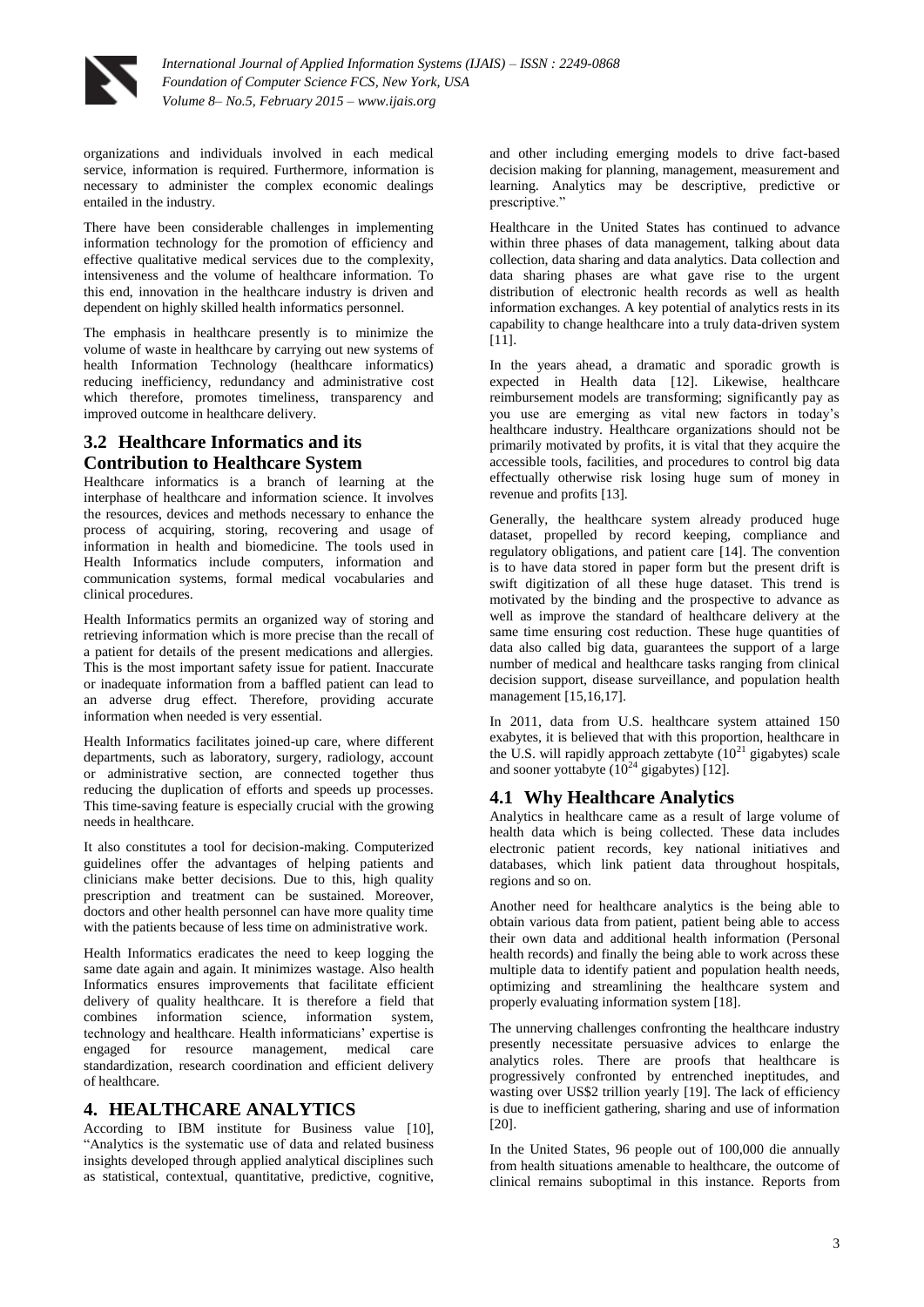

hospitals in Australia, Canada, Denmark, France, New Zealand, Spain, the United Kingdom and the United States, have it that there are high levels of preventable errors. Error rates ranged from 2.9 to 45.8 percent for hospitalized patients, of which 7.6 to 51.2 percent were preventable [21].

Apart from systemic problems, other factors contribute to the vast difficulty the healthcare industry is experiencing. There are high hopes from citizens of their healthcare providers, since they have more access to information than before, resulting in demand of increasing accountability from their doctors, nurses and health policies. In fact, from the consumer point of view, health plans ranked last among 14 sectors in a customer experience survey, trailing even television and Internet service providers, and well behind other insurance providers [21]. With the government's regulatory presence on the increase, additional focus is given to accountability, governance and oversight on the sector [22].

Exploiting analytics for better understanding will help in achieving the best output, such as new therapies and technologies. Insight through Information also could assist educated learned and informed consumers become more accountable for their own health. Analytics will therefore improve efficiency, aid discovery and exploration, improve service delivery and operations and serve as a means to measure and evaluate critical organizational data. In addition analytics can also increase healthcare access, performance align with pay and healthcare costs stability.

# **4.2 Healthcare Analytics and its Contribution to Healthcare System**

According to Ravi [23], what is driving analytics adoption in healthcare is that there are huge amount of data but little information and knowledge. There are a number of benefits accrued to healthcare system implementing analytics tools and processes. These include;

- solution of healthcare management which incorporate health and wellness
- improved real-time decisions about treatment and support, consumer commitment
- better revenue management with insights into local markets
- health management tools integrated with clinical analytics and communication technologies
- Pay for Quality reimbursement change predictability, workflows and analytics
- Mining for unknown variables that influence quality such as "hidden" readmission factors
- Evidence-Based Medicine, which standardizes clinical processes, protocols, and guidelines, Claims data analysis for fraud" and so on.

According to Wullianallur and Viju [24], analytics has potential to uncover relationships and identify trends and patterns within data. Data analytics is proficient in terms of healthcare improvement, reduction in cost and safety of lives [25]. Application of data analytics in healthcare is as a result of the eruption in data to mine understandings thus making knowledgeable decisions. [26, 27]. A research category in this

regard is referred to as big data analytics in healthcare [28, 22, 29].

## **5. THE OVERLAP AMONG BIOINFORMATICS, HEALTHCARE INFORMATICS AND ANALYTICS**

Bioinformatics, Health informatics and Analytics involve the development of storage, analytic and interpretive methods to optimize the revolution of progressively huge biomedical data into hands-on, prognostic, preventive and participatory health. The use of informatics by the medical group is growing as computational proficiency and resources continue to improve [30]. A remarkable revolution in this section is the EHRs development that made available data rich warehouse and the prospect to uncover genotype and phenotype relationship, thus supporting healthcare in using genomic result for improved patient care.

Healthcare Informatics focuses on health data, information and knowledge, including their collection, processing, analysis and use. The focus is on data and its use in decisionmaking. Computer science and information technology only provide tools in doing so.

Bioinformatics thus employ computational tools and techniques to study and analyze large biological databases and to absolutely understand disease and grasp the genetics and proteomics by relating them with healthcare data. The discipline focuses on processing genomic and proteomics data for basic research in biology, but also medicine, drug discovery, and related areas.

The knowledge of the genetic mechanism of a disease makes it simple for the physician to diagnose more correctly. One of the upcoming prospects is possibility of using genes instead of medicines to cure specific disease by varying diseased protein expression. This opportunity is enhanced by gene therapy techniques. Although, the technique is still in the trial stages but there are positive likelihoods that in the future, the technique will be recognized.

Biological and bioinformatics dataset are growing exponentially and thus present opportunities as well as challenges to researchers to contribute and help understand the genetic basis and phenotypes. The breakthrough in microarray technology created the possibility to concurrently oversee several thousands of genes expression. It is highly important for researchers to gain access to the healthcare data so as to get better insight into the genetics and proteomics of the diseased tissue. The technology may possibly lead to a major breakthrough in personalised medicine with storage provision for healthcare and genetic data in electronic health records.

Biology and medicine have therefore evolved from benchbased to computer-based science. Experiments are replaced with models. To further advance research on biomedical demands an intersection of genomic and healthcare research. Tremendous improvement in collaborative research as well as the development of advanced and innovative tools and technologies to boost patient care is achieved by the integration of information at the molecular, cellular, tissue and personal level [5].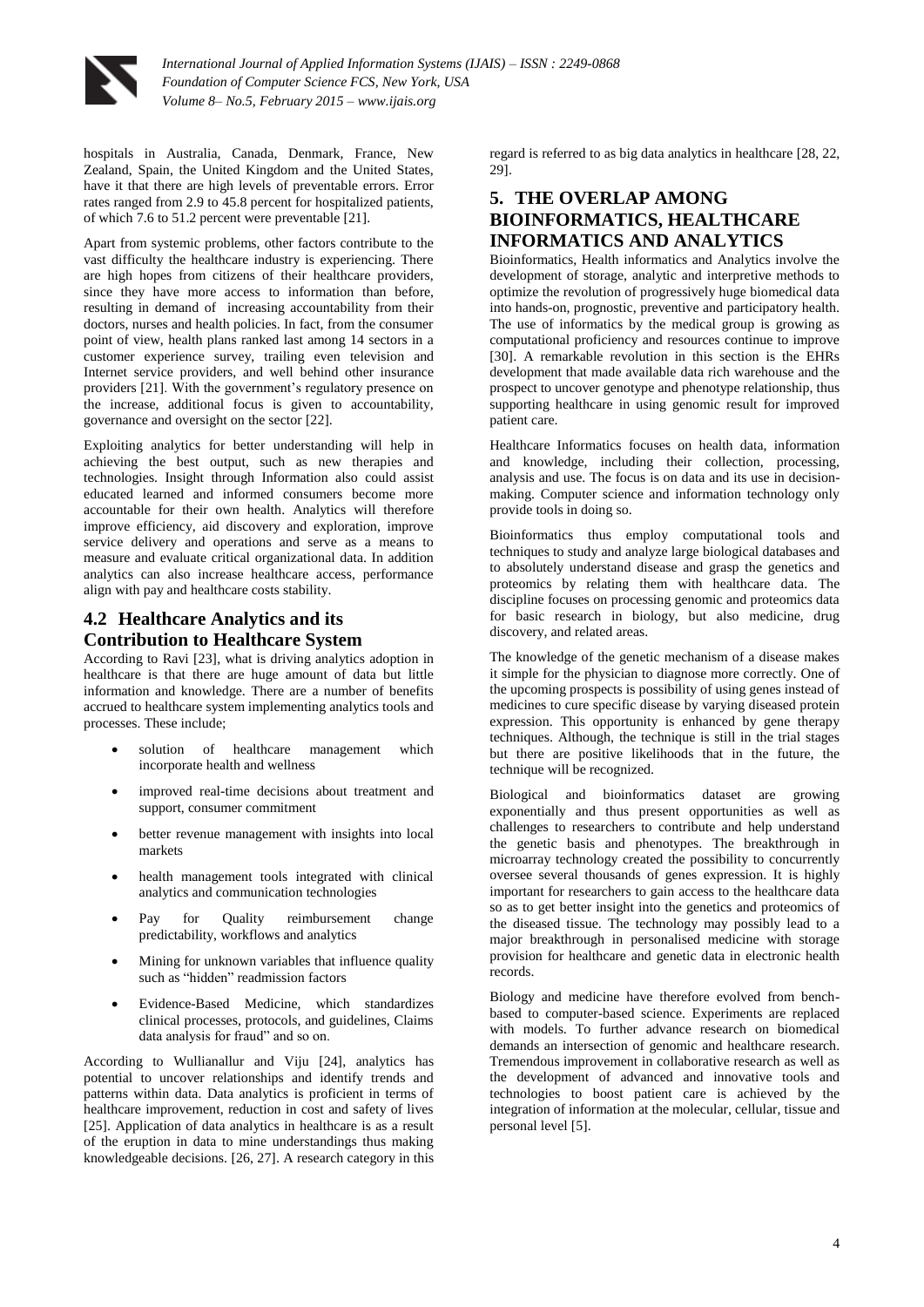

*International Journal of Applied Information Systems (IJAIS) – ISSN : 2249-0868 Foundation of Computer Science FCS, New York, USA Volume 8– No.5, February 2015 – www.ijais.org*

# **6. FUTURE PROSPECTS OF HEALTHCARE INFORMATICS AND ANALYTICS**

The genomic technologies have the capacity to advance diagnosis, treatment of diseases especially inherited diseases and intricate diseases such as cancer and accelerate the shift in the direction of personalized and predictive medicine. The huge genomic data and computational challenges due to high throughput as well as falls in the next generation sequencing has resulted in movement away from this research to clinical implementation with careful integration with healthcare information. The primary purpose of integrating biology and healthcare information is to give rooms for exchanges in technology, data, and knowledge. This will in turn provide a database of diseases, their causes, the trigger patterns and possible treatment and cure which will speed up healthcare access and thus provide a reliable and efficient healthcare system. The introduction of analytics emerged to save the day in the healthcare industry in terms of huge amount of data collected electronically across heterogeneous platforms. Analytics can thus help to generate insights that lower costs, reduce inefficiencies, improve outcomes, identify at-risk populations; predict individuals' future healthcare needs, empower patient and support physicians' diagnoses.

#### **7. CONCLUSION**

The revolution presented by genomic technology when incorporated with health informatics data will go a long way in improving the present healthcare system while analytics will enable more efficient use of resources by ensuring that those who need care the most receive it. It is therefore imperative that researchers pay more attention to the integration of the three hot fields (Bioinformatics, Health informatics and analytics) to make the most of it for innovations, creativities and enhanced health care of the people.

#### **8. REFERENCES**

- [1] Hogeweg, P. 2011. "The Root of Bioinformatics in Theoretical Biology". Plos Computationa Biology, 7(3).
- [2] Fleischmann R.D., Adams M.D., White O., Clayton R.A., Kirkness E.F., Kerlavage A.R., Bult C.J., Tomb J.F., Dougherty B.A., Merrick J.M. 1995. "Wholegenome random sequencing and assembly of Haemophilus influenza". Science 269 (5223): 496–512.
- [3] Muller, U. R., and Nicolau D. V. 2004. "Microarray Technology and Its Applications". Berlin: Springer. 361– 374.
- [4] Andrzej Polanski and Marek Kimmel 2007. Bioinformatics. New York: Springer Verlag Berlin Heidelberg.
- [5] Prerna S., and Kimberly T., 2009. "Translational Bioinformatics and Healthcare Informatics: Computational and Ethical Challenges"**.** Online Research Journal Perspectives in Health Information Management, 6.
- [6] Hersh W. 2009. "A stimulus to define informatics and health information technology". BMC Med Inform Decision Making 9:24
- [7] In Y. C., Tae-Min K., Myung S. K., Seong K. M. and Yeun-Jun C. 2013. Perspectives on Clinical

Informatics: Integrating Large-Scale Clinical, Genomic, and Health Information for Clinical Care. Genomics and Informatics. Published online by Korea Genome Organization.

- [8] Friedman, C. 2009. "A fundamental theorem of biomedical informatics". Journal of the American Medical Informatics Association, 16: 169‐170.
- [9] US Department of Health. 2002. Making information count: a human resources strategy for health informatics professionals. USA: Department.
- [10] IBM Institute for Business Value 2012. The Value of Analytics in healthcare. IBM Global Business Services, USA.
- [11] Dale, S., David, A. S. and Denis, P. 2013. The Healthcare Analytics Adoption Model: A Framework and Roadmap. White paper by Health Catalyst.
- [12] IHIT, 2013. Transforming healthcare through Big data strategies for leveraging health care industry. The Institute for Health Technology Transformation.
- [13] LaValle, S., Lesser E., Shockley R., Hopkins M.S., Kruschwitz N. 2011. "Big data, analytics and the path from insights to value". MIT Sloan Manag Rev,52:20-32.
- [14] Raghupath, W. 2012. Data Mining in Health Care**.** In Healthcare Informatics: Improving Efficiency and Productivity*,* pp. 211-223.
- [15] Burghard C. 2012. Accountable Care driven Big data and analytics. White Paper by IDE Health insights.
- [16] Dembosky A. 2012. Data prescription for better healthcare. Financial Times, pp. 19.
- [17] Fernandes L., O'Connor M., Weaver V. 2012. "Big data, bigger outcomes: Healthcare is embracing the big data movement, hoping to revolutionize HIM by distilling vast collection of data for specific analysis". *J AHIMA.* 83(10):38-43.
- [18] André W. K. 2008. Forecasting in Health Care: Integrating Analytics with Electronic Health Records SAS Institute Inc.
- [19] Korsten, P. and Christian S. 2010. The world's 4 trillion dollar challenge. Using a system-of-systems approach to build a smarter planet. IBM Global Business Services.
- [20] The Commonwealth Fund, 2011. Commonwealth Fund National Scorecard on U.S. Health System Performance. Source: Commonwealth Fund National Scorecard on U.S. Health System Performance, 2011.
- [21] Adams, J. R., Bakalar, M. D., Michael B., Karen K., Edgar L. M. and Neil S. 2008. "Healthcare 2015 and care delivery: Delivery models refined, competencies defined." IBM Institute for Business Value.
- [22] IBM 2012. IBM big data platform for healthcare. Solution Brief.
- [23] Ravi, K. 2013. Informatics or Analytics? Understanding Healthcare Provider Use cases. Retrieved September 10, 2014 **from:** http://practicalanalytics.wordpress.com/2013/07/15/infor m atics-or-analytics-understanding-healthcare-provideruse-cases/